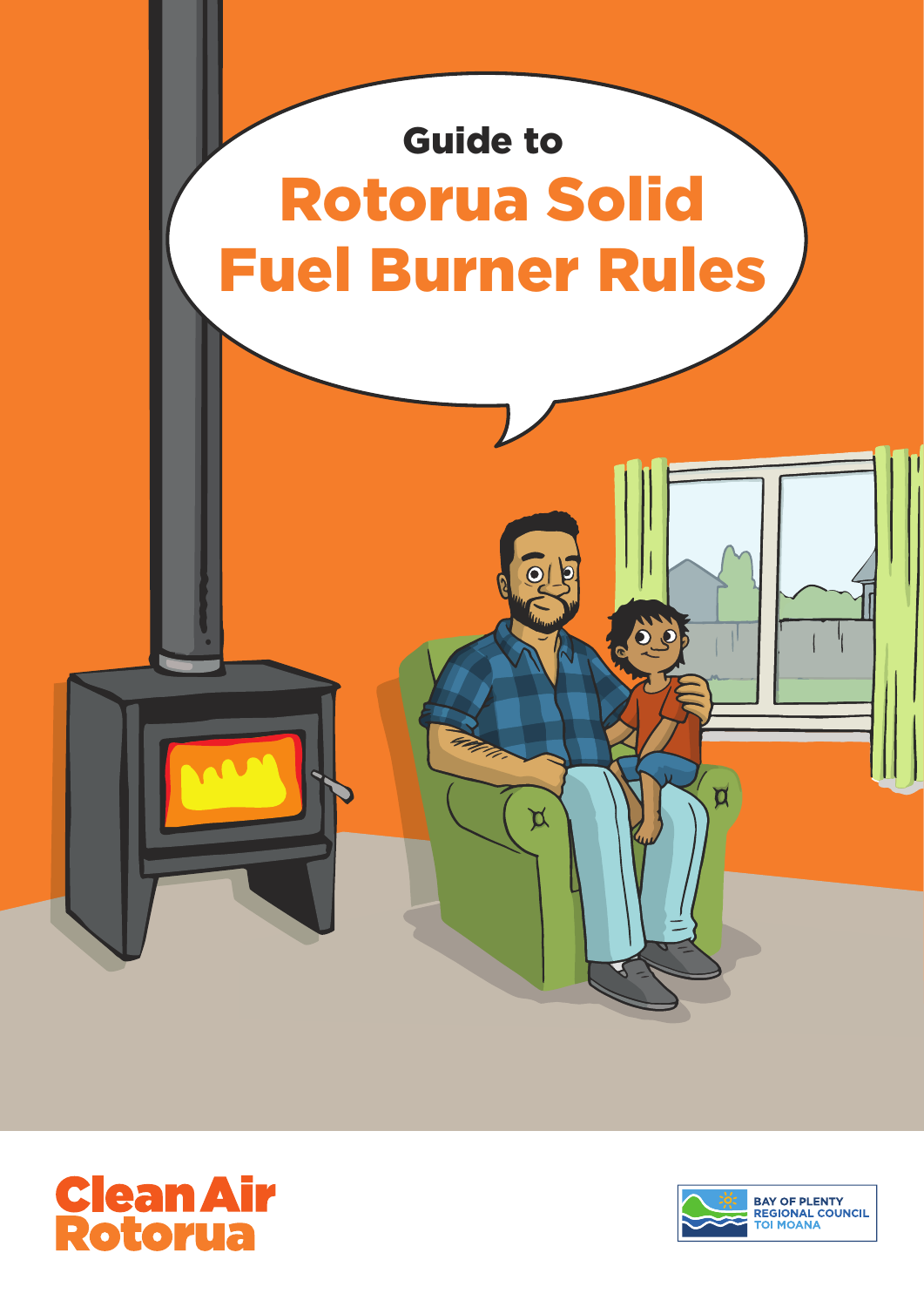#### **I** ave an existing solid fuel burner in my house but I want to install **a new woodburner, what should I do?**

torua community has been upgrading their old burners to cleaner devices for over 15 years. Newer technology results in less smoke, air, and improved health for the community. Previously there were ictions on installing burners into homes that didn't have existing lany additional woodburners got installed in the Rotorua Airshed, more smoke and undermining the community's efforts to improve

re, a new rule was introduced in the Regional Plan to stop this appening. The rule requires the person wanting to install a new urner in the Rotorua Airshed to find someone who is willing to take out. This is called offsetting, i.e. one burner goes out - one goes verall the level of air pollution is maintained or reduced.

install a woodburner that is on the Ministry for the Environment's sed Burner list that has an emission rate of less than or equal g/kg and a thermal efficiency of no less than 65%, but first you orderstanding and the consent from Bay of Plenty Regional Council. ce consent enquiries should be made to the Duty Planner at the al Council. A condition of the resource consent being approved is find an offset burner. A resource consent application is  $$2,700$ 

#### **H** know if the burner in my property was lawfully installed?

Rotorua Lakes Council and ask them if they hold a copy of either: ilding permit issued under the Local Government Act 2002, or iilding consent issued under the Building Act 2004. If Rotorua Council cannot find either of the above your burner was not lawfully d. It cannot be used nor replaced.

\*A solid fuel burner is any device that can burn wood, coal or wooden pellets for fuel. It includes (but is not limited to) indoor open fires, Jetmasters, visors, freestanding or inbuilt woodburners, pellet burners, coal/wood ranges and cookers, chip heaters, multi-fuel burners, coal burners, Marshall heaters, potbelly stoves and some boilers.

+ Lawfully installed means the solid fuel burner has obtained a Building Permit or Building Consent from Rotorua Lakes Council and has been installed.

#Please visit https://environment.govt.nz/guides/authorised-wood-burners

# **Clean Air Potorua**



## **Guide to Rotorua Solid Fuel Burner\* Rules**

| What type of solid fuel<br>burner* do I have in my<br>property?                                 | Does the Bylaw 'Point of Sale'<br>rule apply to my solid fuel<br>burner?                                                                                                                                                                                    | Can my solid fuel<br>burner legally be<br>used?   | If I want to install new or replacement heating today,<br>what can I install?                                                                                                                                                                                                                                                                                | <b>Additio</b><br><b>Pellet burners</b><br>You can install<br>Environment's                                                                                                                                                  |
|-------------------------------------------------------------------------------------------------|-------------------------------------------------------------------------------------------------------------------------------------------------------------------------------------------------------------------------------------------------------------|---------------------------------------------------|--------------------------------------------------------------------------------------------------------------------------------------------------------------------------------------------------------------------------------------------------------------------------------------------------------------------------------------------------------------|------------------------------------------------------------------------------------------------------------------------------------------------------------------------------------------------------------------------------|
| Woodburner installed before<br>1 Sept 2005                                                      | Must be removed or replaced with<br>compliant heating before the property<br>is sold                                                                                                                                                                        | Illegal to use since 31<br>January 2020           | • Any pellet burner on the Ministry for the Environment's (MfE) Authorised Burner List <sup>#</sup><br>• Electric or gas heating<br>• A woodburner that:<br>-has an emission rate of 0.60g/kg or less<br>-has a thermal efficiency of no less than 65%<br>-is on the MfE Authorised Burner List; and<br>-replaces an existing lawfully installed* woodburner | Consent from<br>can replace the<br>be replaced by<br>I don't have ar<br>a new woodbu<br>The Rotorua c<br>burning device<br>cleaner air, and<br>no restrictions<br>ones. Many ad                                              |
| Woodburner installed after<br>1 Sept 2005                                                       | Must be removed or replaced with<br>compliant heating before the property<br>is sold if:<br>The burner was not lawfully<br>installed <sup>+</sup> , or<br>The burner has an emission<br>rate greater than 1.5g/kg and a<br>thermal efficiency less than 65% | Yes<br>(As long as it was<br>lawfully installed*) | • Any pellet burner on the MfE Authorised Burner List <sup>#</sup><br>Electric or gas heating<br>$\bullet$<br>• A woodburner that:<br>-has an emission rate of 0.60g/kg or less<br>-has a thermal efficiency of no less than 65%<br>-is on the MfE Authorised Burner List; and<br>-replaces an existing lawfully installed* woodburner                       | adding more s<br>air quality.<br>Therefore, a ne<br>from happenin<br>woodburner in<br>their fire out. T<br>in, so overall th<br>You can install<br><b>Authorised Bu</b><br>to 0.60g/kg ar<br>must apply for<br>Resource cons |
| <b>Coal burner or multi-fuel</b><br>burner                                                      | Must be removed or replaced with<br>compliant heating before the property<br>is sold                                                                                                                                                                        | Illegal to use since 31<br>January 2020           | • Any pellet burner on the MfE Authorised Burner List <sup>#</sup><br>• Electric or gas heating<br>• A woodburner that:<br>-has an emission rate of 0.60g/kg or less<br>-has a thermal efficiency of no less than 65%<br>-is on the MfE Authorised Burner List; and<br>-replaces an existing lawfully installed <sup>+</sup> coal or multi-fuel burner       | <b>Regional Coun</b><br>that you find a<br>inclusive GST.<br>How do I knov<br>Contact Rotor<br>(a) A building<br>(b) A Building<br>Lakes Council<br>installed. It car                                                        |
| Indoor open fire                                                                                | Must be removed or rendered<br>inoperable before the property is sold                                                                                                                                                                                       | Illegal to use since 2015                         | • Any pellet burner on the Ministry for the Environment's Authorised Burner List<br>• Electric or gas heating                                                                                                                                                                                                                                                | I have a wood<br>a permit or bu<br>If Rotorua Lak<br>consent for yo<br>it, nor can you                                                                                                                                       |
| <b>Pellet burner</b>                                                                            | N/A                                                                                                                                                                                                                                                         | Yes<br>(As long as it was<br>lawfully installed*) | • Any pellet burner on the Ministry for the Environment's Authorised Burner List<br>• Electric or gas heating                                                                                                                                                                                                                                                | Resource cons<br><b>Regional Coun</b><br>that you find a<br>consent applic                                                                                                                                                   |
| Other types of solid fuel<br>burners (e.g. chip heater, coal<br>range, cooker, Marshall heater) | Must be removed before the property<br>is sold                                                                                                                                                                                                              | Illegal to use since 27<br>February 2018          | • Any pellet burner on the MfE Authorised Burner List#<br>• Electric or gas heating                                                                                                                                                                                                                                                                          | Do I need a Bu<br>The installation<br>Consent from<br>of your existing<br>burner may no                                                                                                                                      |
| No solid fuel burner                                                                            | N/A                                                                                                                                                                                                                                                         | N/A                                               | • Any pellet burner on the MfE Authorised Burner List#<br>• Electric or gas heating                                                                                                                                                                                                                                                                          | <b>Building Conse</b><br>best to notify<br>Lakes Council<br>removal.                                                                                                                                                         |

Let's

clean

the air.

### **Additional information**

install any pellet burner listed on the Ministry for the ment's Authorised Burner List provided you apply for a Building from Rotorua Lakes Council. Those with existing pellet burners lace them with a new pellet burner; however, a pellet burner cannot aced by a woodburner.

#### **I have a woodburner in my house but Rotorua Lakes Council cannot find a permit or building consent for it. I'd like to replace it, what should I do?**

ua Lakes Council do not have a record of either a permit or building conserval for your burner it was not lawfully installed and you cannot use  $\overline{\phantom{a}}$ an you replace it (without first applying for a resource consent). ce consent enquiries should be made to the Duty Planner at the al Council. A condition of the resource consent being approved is  $\frac{1}{2}$  find an offset burner (at a different property address). A resource application is \$2,700 inclusive GST.

#### **Do I need a Building Consent to install or remove a solid fuel burner?**

allation of any pellet burner or woodburner requires a Building from Rotorua Lakes Council. Removal existing solid fuel

nay not require Consent, but it is notify Rotorua Council of the